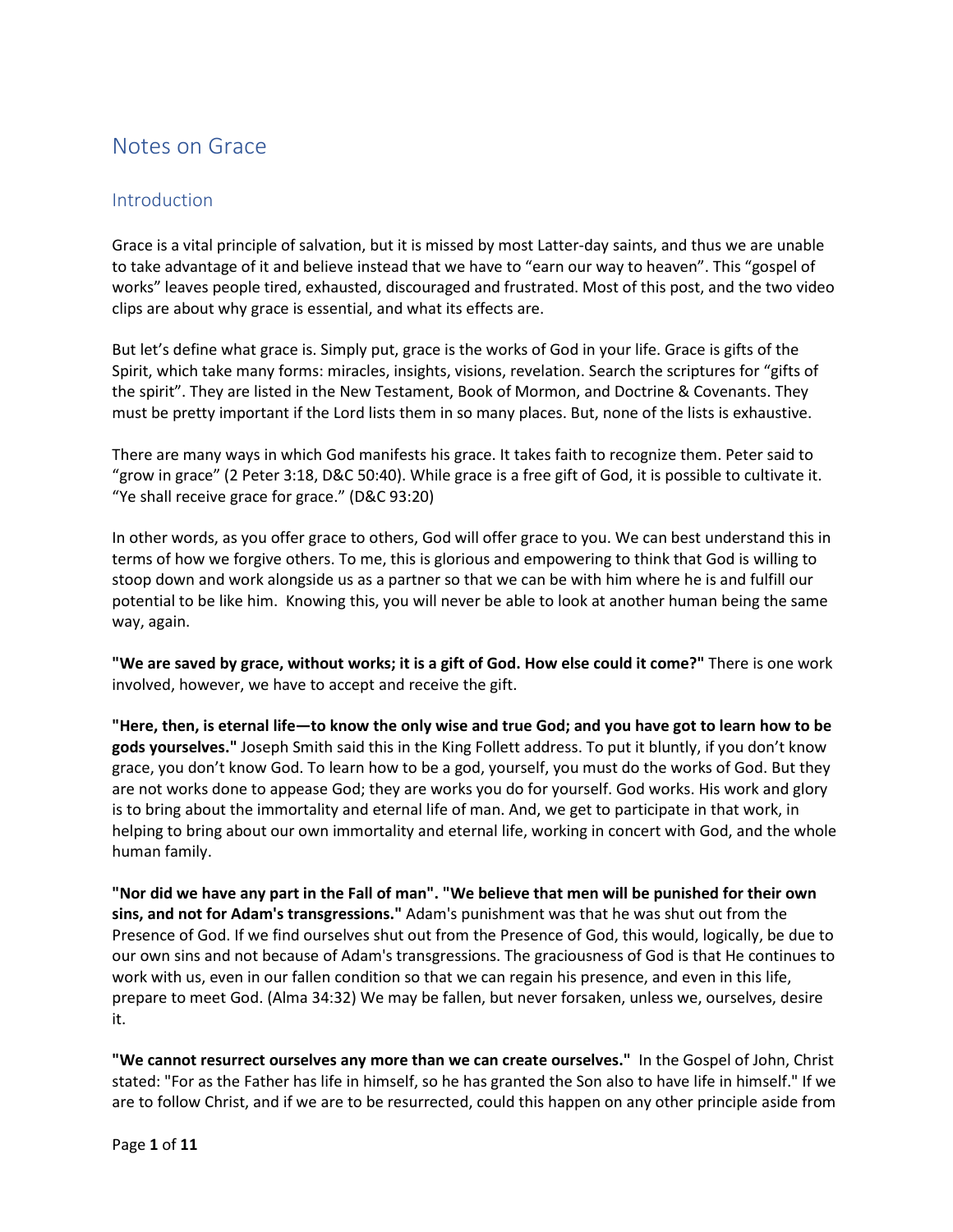the principle that resurrected Christ? So, the way in which we are resurrected is that the Father and the Son grant us to have life in ourselves.

# Speeches about Grace

Here are a couple of speeches by Brad Wilcox. These are considered classics in Mormon doctrine and explain the principle of grace like nothing else. I took extensive notes from both these speeches and included them here. Follow are some other notes from an online lesson by Mark Curtis, then a few more of my comments.

His Grace is Sufficient - Brad Wilcox – 7/12/2011 [https://youtu.be/yLXr9it\\_pbY](https://l.facebook.com/l.php?u=https%253A%252F%252Fyoutu.be%252FyLXr9it_pbY%253Ffbclid%253DIwAR2K2eRpmkhIUEYWpfQ3c3-yGMmZ7R1X8QqipCfYXcSLGTAcT2IeIpKo0Fw&h=AT02mXQtfl4LJ4JoCUw3Sr-VY1ii_1s5Czny7kU0kZZpB4wAt8B1get-ci1tHNFQfkeBhIAJar354z1KXPRqglM-T4a5Eq4hunt2kBzIIz60WfeDuW52htvxgIOX8MKdjEGwXGO7rhXA1AUIpXA)

The Atonement: 'After All We Can Do' - Brad Wilcox – BYU Education Week 8/18/2009 [https://youtu.be/LVUPWd7s-4c](https://l.facebook.com/l.php?u=https%253A%252F%252Fyoutu.be%252FLVUPWd7s-4c%253Ffbclid%253DIwAR0q4HyB9GvtSJPfaxGjsC7PQndt2CGkW04-3EwPjnGF-rJQj1i6qy4atVA&h=AT2c3R9pmk5FJjIb8n4cLR2Y0B3ZoZuI1O4z0IEatYAkVnJre93u9MfON3IQaeDFfl2pdYLlZSkJQimt0IWzLAxG4zoufLAV-WT0EQLNqKNiXsjiE7RUpHgoWmC4Q8i0cRKx4gMdwDxlFS0P0vU)

## Grace – Notes from "His Grace is Sufficient"

"Christ doesn't just make up the difference; He is the difference...Christ is not waiting at the finish line once we have done 'all we can do.' He is with us every step of the way... [Christ's] grace is not a booster engine that kicks in once our fuel supply is exhausted. Rather, it is our constant energy source. It is not the light at the end of the tunnel but the light that moves us through the tunnel. [Jesus] paid our debt in full. He didn't pay it all except for a few coins. He paid it all. It is finished."

She said, "I know I need to do my best and then Jesus does the rest, but I can't even do my best." She then went on to tell me all the things she should be doing because she's a Mormon. That she wasn't doing. She continued, "I know that I have to do my part and then Jesus makes up the difference and fills the gap that stands between my part and perfection. But who fills the gap that stands between where I am now and my part?" She then went on to tell me all the things that she shouldn't be doing because she's a Mormon, but she was doing them anyway.

Grace is not about filling gaps. It is about filling us."

Mom pays piano teacher. Child practices. Practice doesn't pay off piano teacher. Practice shows daughter's appreciation to the mother for providing the opportunity to increase her skills and justifies the price the mother paid. Practice increases those skills.

Because Jesus has paid justice, He can now turn to us and say, "Follow me,"

Elder Bruce C. Hafen has written, "The great Mediator asks for our repentance not because we must 'repay' him in exchange for his paying our debt to justice, but because repentance initiates a developmental process that, with the Savior's help, leads us along the path to a saintly character."

Practicing the piano has the purpose of change. In life. It develops faith.

We are not "earning heaven"; we are "learning heaven".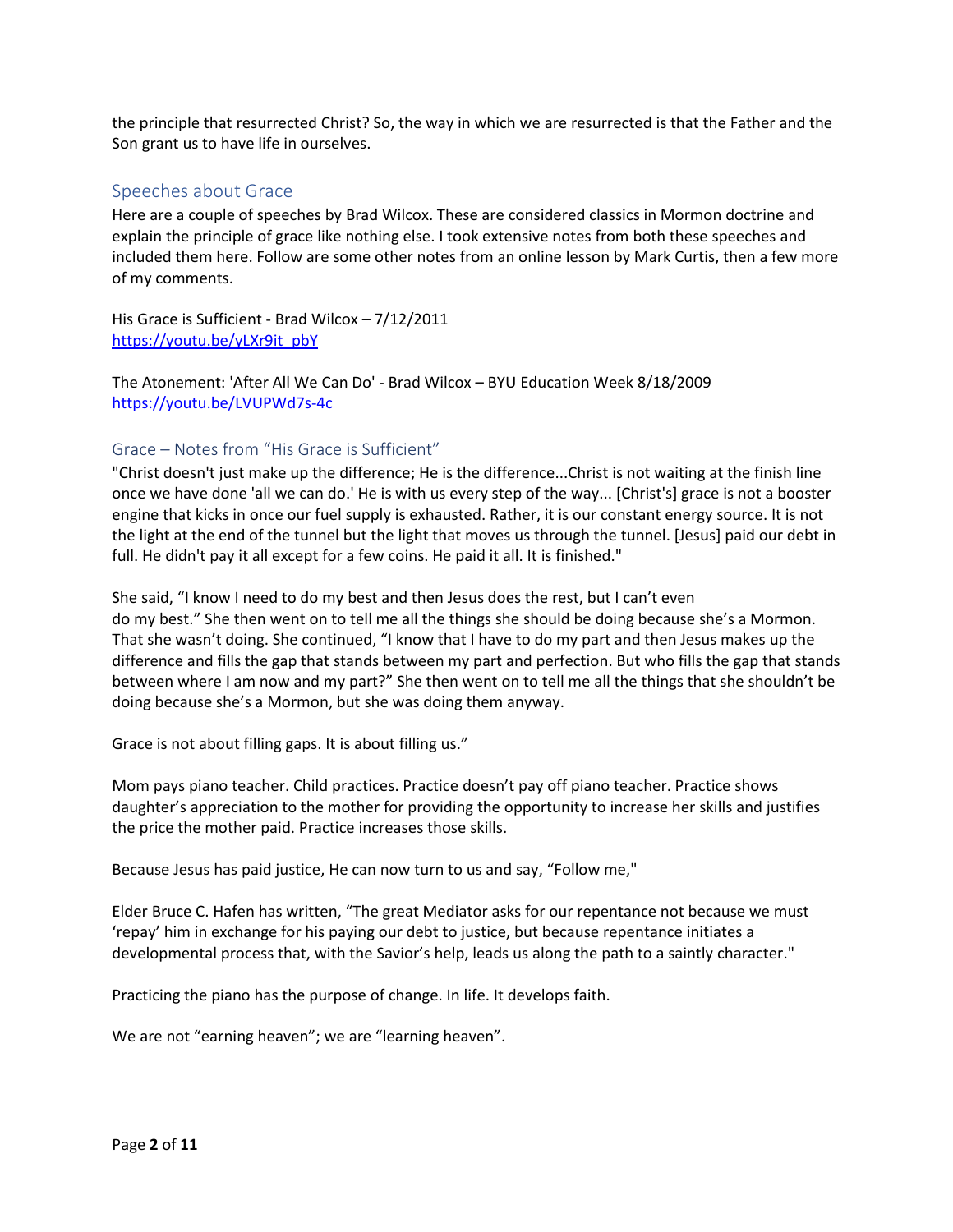You ask "have you been saved by grace?" A better question to ask is "Have you been **changed** by grace?" What has he saved us **from?** What has he saved us **for?** Not just a huge favor, but a huge investment. Moroni 7:48.

"No unclean thing can dwell with God, but no unchanged thing would even want to."

"Heaven will not be heaven for those who have chosen to not be heavenly."

I realize that in the final judgment it will not be the unrepentant sinner begging Jesus, "Let me stay." No, he will probably be saying, **"Get me out of here!"** Knowing Christ's character, **I believe that if anyone is going to be begging on that occasion, it would probably be Jesus begging the unrepentant sinner,**  "Please, choose to stay. Please, use my Atonement-not just to be cleansed but to be changed so that **you want to stay."** The miracle of the Atonement is not just that we can go home but that miraculously—we can feel at home there. If Christ did not require faith and repentance, then there would be no desire to change.

If Jesus did not require covenants and bestow the gift of the Holy Ghost, then there would be no way to change. We would be left forever with only willpower, with no access to His power.

When a young pianist hits a wrong note, we don't say he is not worthy to keep practicing. We don't expect him to be flawless. We just expect him to keep trying. Perfection may be his ultimate goal, but for now we can be content with progress in the right direction. Why is this perspective so easy to see in the context of learning piano but so hard to see in the context of learning heaven?

Too many are giving up on the Church because they are tired of constantly feeling like they are falling short. They have tried in the past, but they always feel like they are just not good enough. They don't understand grace. **[The church has not taught them correctly because the church doesn't understand or teach the Gospel.]**

In all of these cases there should never be just two options: perfection or giving up. When learning the piano, are the only options performing at Carnegie Hall or quitting? No. Growth and development take time. Learning takes time. When we understand grace, we understand that God is long-suffering, that change is a process, and that repentance is a pattern in our lives. When we understand grace, we understand that the blessings of Christ's Atonement are continuous and **His strength is perfect in our weakness. When we understand grace, we can, as it says in the Doctrine and Covenants, "continue in patience until [we] are perfected."** One young man wrote me the following e-mail: "I know God has all power, and I know He will help me if I'm worthy, but I'm just never worthy enough to ask for His help. I want Christ's grace, but I always find myself stuck in the same self-defeating and impossible position: no work, no grace." wrote him back and testified with all my heart that **Christ is not waiting at the finish line once we have done "all we can do." He is with us every step of the way.**

Elder Bruce C. Hafen has written, "**The Savior's gift of grace to us is not necessarily limited in time to** 'after' all we can do. We may receive his grace before, during and after the time when we expend our **own efforts."** So, grace is not a booster engine that kicks in once our fuel supply is exhausted. Rather, it is our constant energy source. It is not the light at the end of the tunnel but the light that moves us through the tunnel. Grace is not achieved somewhere down the road. It is received right here and right now. It is not a finishing touch; it is the Finisher's touch.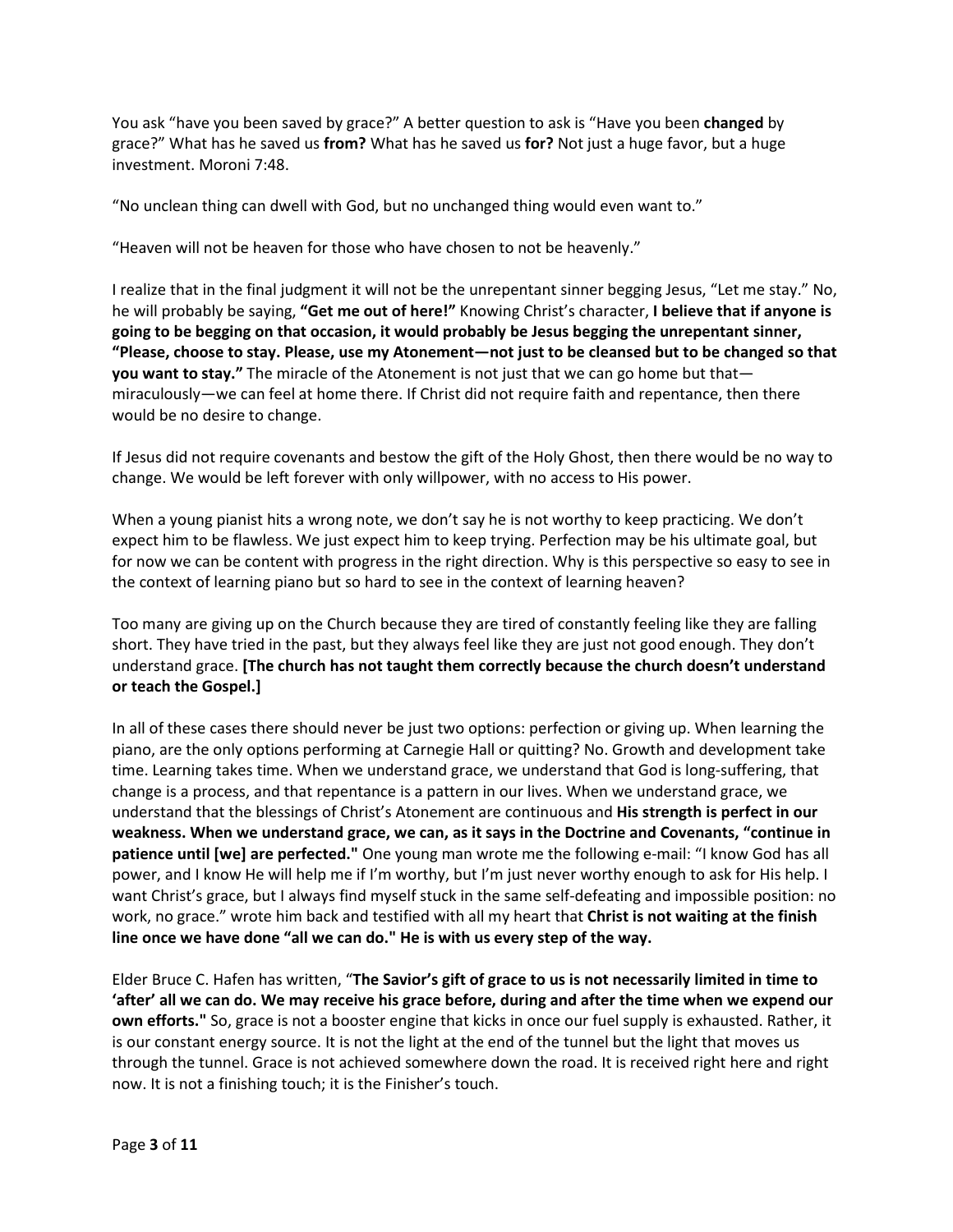In twelve days we celebrate Pioneer Day. The first company of Saints entered the Salt Lake Valley on July 24, 1847. Their journey was difficult and challenging; still, they sang: Come, come, ye Saints, no toil nor labor fear; But with joy wend your way. Though hard to you this journey may appear, **Grace shall be as** your day. [This journey was to prepare them to live the laws of Zion. If Brigham Young was the true **modern-day Moses, he would have used this as an opportunity to perfect the Saints.]**

"Grace shall be as your day"—what an interesting phrase. We have all sung it hundreds of times, but have we stopped to consider what it means? "Grace shall be as your day": grace shall be like a day. As dark as night may become, we can always count on the sun coming up. As dark as our trials, sins, and mistakes may appear, we can always have confidence in the grace of Jesus Christ. **[Grace is not only the** idea that every day you get another chance, but grace is with you constantly - each and every day.]

Just accept these blessings and take advantage of them.

Good definition of grace: **"The enabling power of Jesus Christ."**

Grace is not the absence of God's high expectations. Grace is the presence of God's power.

This is a gospel of grand expectations, but God's grace is sufficient for each of us. Keep trying. Don't look for escapes and excuses. Look for the Lord and His perfect strength. Don't search for someone to blame. Search for someone to help you. Seek Christ, and, as you do, I promise you will feel the enabling power we call His amazing grace.

# My Comment that I left on You Tube

This is an incredible speech. However, he makes this comment: "Too many are giving up on the Church because they are tired of constantly feeling like they are falling short. They have tried in the past, but they always feel like they are just not good enough. They don't understand grace." This is true enough, but **why don't they understand grace?** Whose responsibility is it to teach them the basic and essential principles of the Gospel? And if the church isn't teaching the basic and essential principles of the Gospel, what in heaven's name are they teaching? In this day of correlation and homogenization, the church ought to ensure that this vital principle is uniformly and consistently taught throughout the church. This talk was given in 2011. He cited Bruce C. Hafen, a former general authority. The brethren know about this principle, but why don't they teach it as clearly as Bro. Wilcox did in this talk. I consider this talk to be a landmark speech, and whenever I meet a Mormon who doesn't understand the principle of grace, and I meet a lot of them on Facebook, I refer them to this talk.

## Grace notes from "The Atonement – After All you can do"

If we see the verse in the context of the chapter surrounding it, we see that Nephi simply wasn't focusing on the central importance of our works or doing all we can do first in fact much to the contrary he was delivering a message concerning the central importance of the mission of the Messiah and the magnitude of the great gifts that come from him.

In the very next chapter Nephi extends the invitation to come by milk and honey without money and without price. No time condition is mentioned. Perhaps this is why the word *after* could also be read as **in spite of** we are saved by grace in spite of all we can do.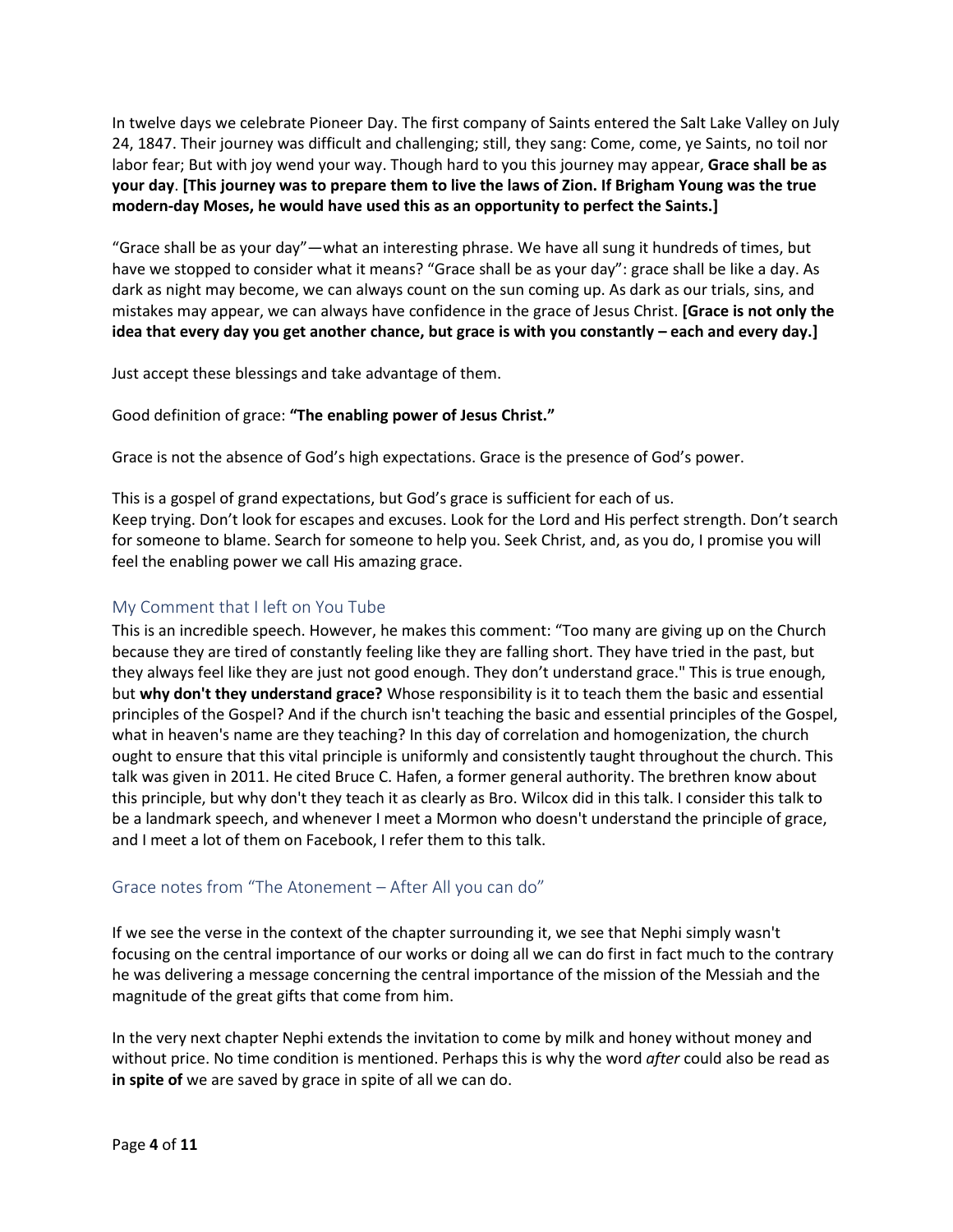Separation, rather than time. Other meanings: notwithstanding, regardless of, apart from. "We are still saved by grace, after all is said and done." Above and beyond all we can do.

If we believe we have to be completely worthy before we approach God, we will never be able to do it. Those who feel like failures don't usually fight for a front-row seat at God's throne. Instead, we distance ourselves we distance ourselves even farther from the source of the worthiness. We see maybe we do this out of embarrassment or lack of self-confidence or low self-esteem. Whatever the reason we are all too quickly caught in a never-ending cycle of postponed change and postponed happiness.

Suddenly, there is no paradox, but also, there is no excuse.

Don't ask the Lord if what you have done is enough. Ask if what you have done is acceptable to Him. The companionship is the Spirit is your assurance that you have done enough. But, if you start berating yourself, you will lose the Spirit. Any effort is pleasing to God, even if is you both know it is not your "all", or your "best". But even if your offering is not acceptable, God accepts it. He is more concerned with the offerer than the offering.

Listen to what Elder Gerald M Lund wrote: Remember that one of Satan's strategies especially with good people is to whisper in their ears: if you are not perfect you are failing. This is one of his most effective deceptions. While we would never be completely satisfied, We should never be completely satisfied until we are perfect. We should recognize that God is pleased with every effort we make no matter how faltering to better ourselves.

Often, I am the first to acknowledge my efforts are mediocre at best but instead of feeling bad about not offering more I just have to recognize that that's a step in the right direction. I remind myself that the word mediocre actually comes from a Latin word mediocracy which means halfway up the mountain. So instead of getting mad at myself because I'm not at the top of the mountain, I need to recognize that I am at the halfway point and that's sure a lot better than being at the bottom of the mountain and refusing to try. I'm halfway there and I'm on my way to the top so as long as mediocrity is not our goal and give me a break. Who wakes up in the morning and says today I want to be mediocre? I just really want to be mediocre? No. As long as that's not our goal then we can recognize it as a step through which everyone must pass on their way to greatness.

Don't try to impress God with your sacrifices, but let their sacrifices impress you.

Stephen Covey writes God withdrew his presence from Moses so that Moses could come to understand that his very life energy and strength came from God and that without God he would be nothing. Moses fell to the earth and for the space of many hours he experienced the contrast of being without God's sustenance. The term nothing in this context does not mean worthless or valueless, for Moses's infinite Worth and value had already magnificently been communicated to him in ways that far transcend anything we anything he had ever experienced or visualized. **Nothing means powerlessness**. Without God we are nothing. Without God we are powerless.

"I can do all things through Christ which strengtheneth me."

"Give Christ an inch, and He will take you a mile. But if we turn to Him, He will take us both the inch and the mile."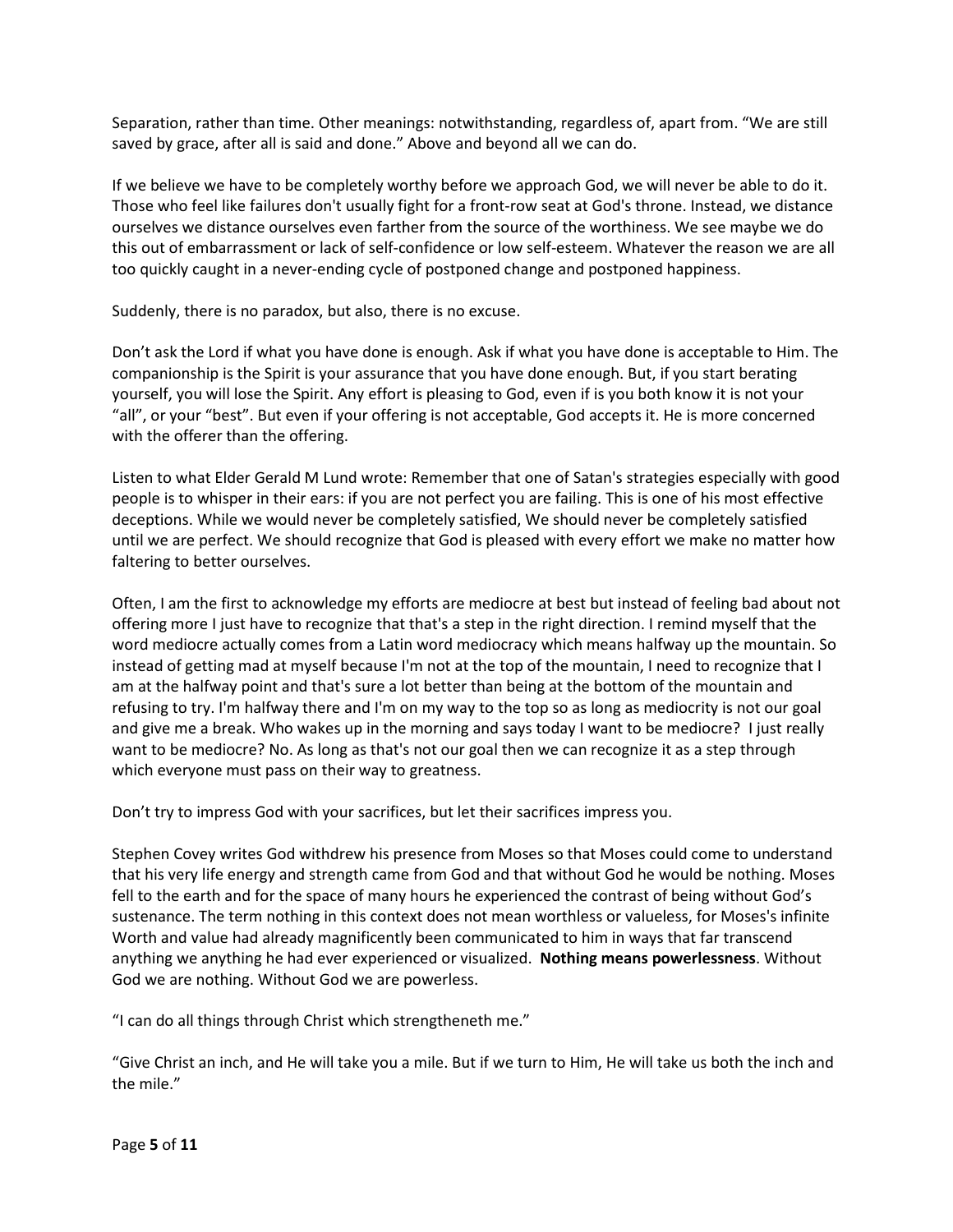Christians say the because of the grace, we have nothing to do. Well, we still have something to do. Not to **get** the grace, but to **use** the grace.

Isaiah promised: hast thou not known? Hast thouou not seen? Hast thou not heard that the everlasting God giveth power to the faint and to them that have no might, he increases strength.

Don't say "The Lord helps those who help themselves." Say "The Lord helps them **to** help themselves."

We aren't calling "human doings". We are called "human beings". Doing is simply a path to being.

Good: "Teach me all that I must **know**." Better: "Teach me all that I must **do**." Best: "Teach me all that I must **be**."

Saints all around the world sing a favorite hymn "Come Come ye Saints" in which the question is asked "Why should we think to earn a great reward if we now shun the fight?" Is that really what we're doing, earning a great reward? I don't think so since the word *earned* doesn't even appear once in the Doctrine and Covenants. In fact, it doesn't show up in any of the standard works.

As we face the fight rather than shunning it God transforms us the final destination may be far away **in the West but development is found all along the trail.** The great reward is not just something we will **receive** but what we will **become** through the journey. Do we believe that His grace is necessary for our salvation? Oh, absolutely absolutely. Without the grace of Jesus Christ no one could be saved or receive eternal blessings.

2 Ne 25:23 "After all **we** can do." "We", as in together in our relationship with Jesus.

C S Lewis put it this way: "We are now trying to understand and to separate into watertight compartments what exactly God does and what man does when God and man are working together."

It's not just a marriage between us and Christ. It's a sealing.

Emmanuel: God **With** us. Best definition of grace.

Heaven is not reached by supplementing. It is reached by covenanting. Not by negotiation, but by cooperation and union. **[This is the way heaven works. This is why you will either love heaven or hate it.]**

Instead of "two parts", think of "two hearts". Conformed to the same image.

Jesus, who paid justice, is now able to make a whole new arrangement with [each of] us.

You don't have to be perfect. You just have to be willing to be perfected.

Without the faith and repentance required by Christ there would be no redemption because there would be no desire for improvement. Without the covenants and the gift of the Holy Ghost there would be no means for improvement. And without endurance, the endurance required by Christ, there would be no internalization of the improvement over time.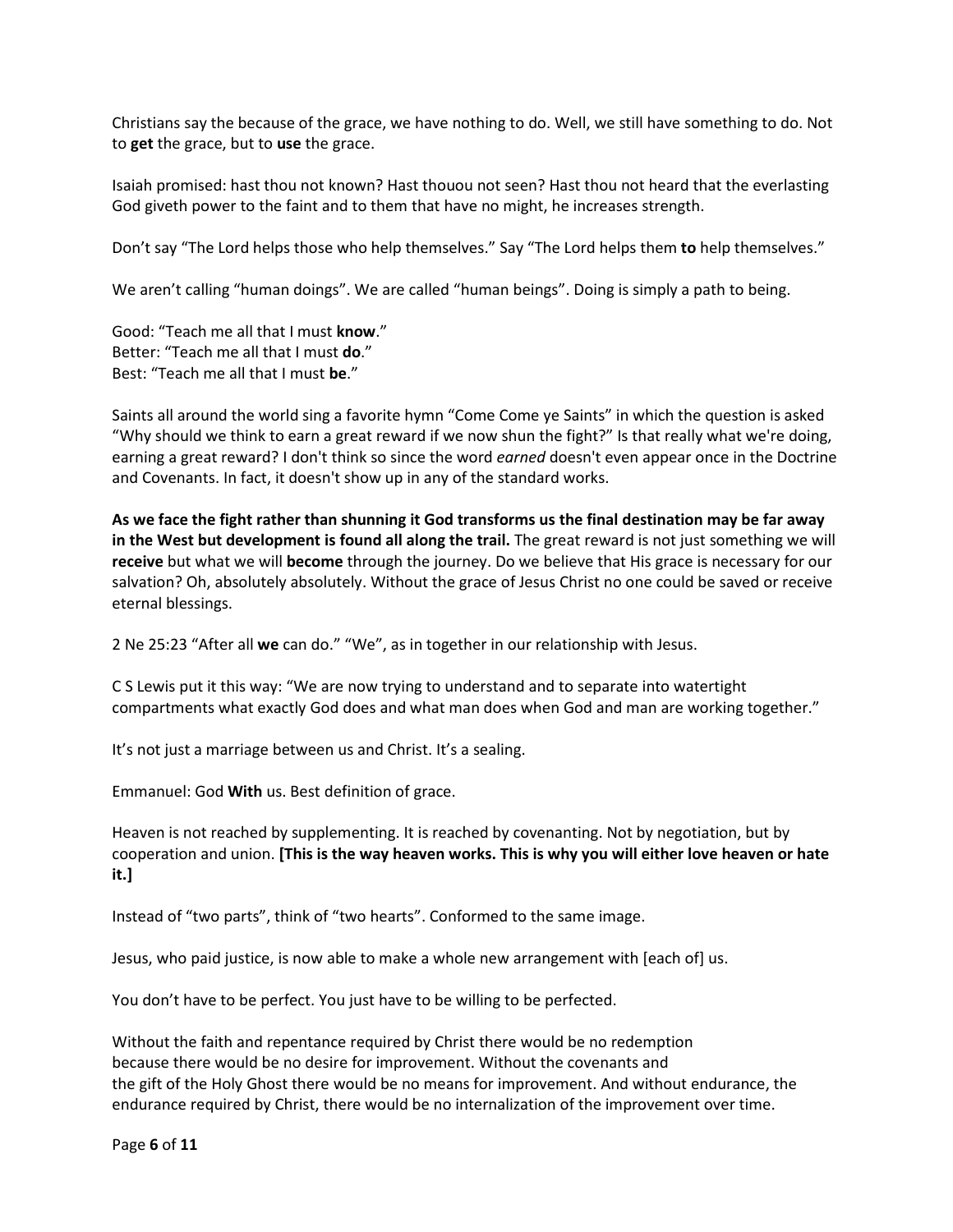Christ does not ask for **something** in return, but for **someone** in return.

Jesus doesn't love us because we are good. Jesus loves us because He is good.

More discussions about grace – Mark Curtis

[https://www.youtube.com/watch?v=0CfMX4LepTA](https://www.youtube.com/watch?v=yLXr9it_pbY&t=80s%20-%20His%20Grace%20is%20sufficient%20-%20Brad%20Wilcoxhttps://www.youtube.com/watch?v=0CfMX4LepTA%20-%20Mark%20Curtis%20-%20Saved%20by%20grace%20after%20all%20we%20can%20do) - Mark Curtis - Saved by grace after all we can do

2 Nephi 25:23 For we labor diligently to write, to persuade our children, and also our brethren, to believe in Christ, and to be reconciled to God; for we know that it is by grace that we are saved, after all we can do.

Does this mean:

A. Endless checklist

B. Checklist but feeling you aren't good enough

Matt 11:28 Come unto me, all [ye] that labour and are heavy laden, and I will give you rest. Matt 11:29 Take my yoke upon you, and learn of me; for I am meek and lowly in heart: and ye shall find rest unto your souls. Matt 11:30 For my yoke [is] easy, and my burden is light.

Grace vs Works

The purpose of grace is to make our burden light

Definition of church - April 1829

D&C 10:67 Behold, this is my doctrine--whosoever repenteth and cometh unto me, the same is my church.

D&C 10:68 Whosoever declareth more or less than this, the same is not of me, but is against me; therefore he is not of my church.

Manual - list of works: 16-17 questions for temple recommend

Luke 18:9 And he spake this parable unto certain **which trusted in themselves that they were righteous, and despised others**: parable of pharisee and publican

Luke 18:14 I tell you, this man went down to his house justified [rather] than the other: for every one that exalteth himself shall be abased; and he that humbleth himself shall be exalted.

Given Summer 1829

D&C 20:30 And we know that **justification through the grace** of our Lord and Savior Jesus Christ is just and true;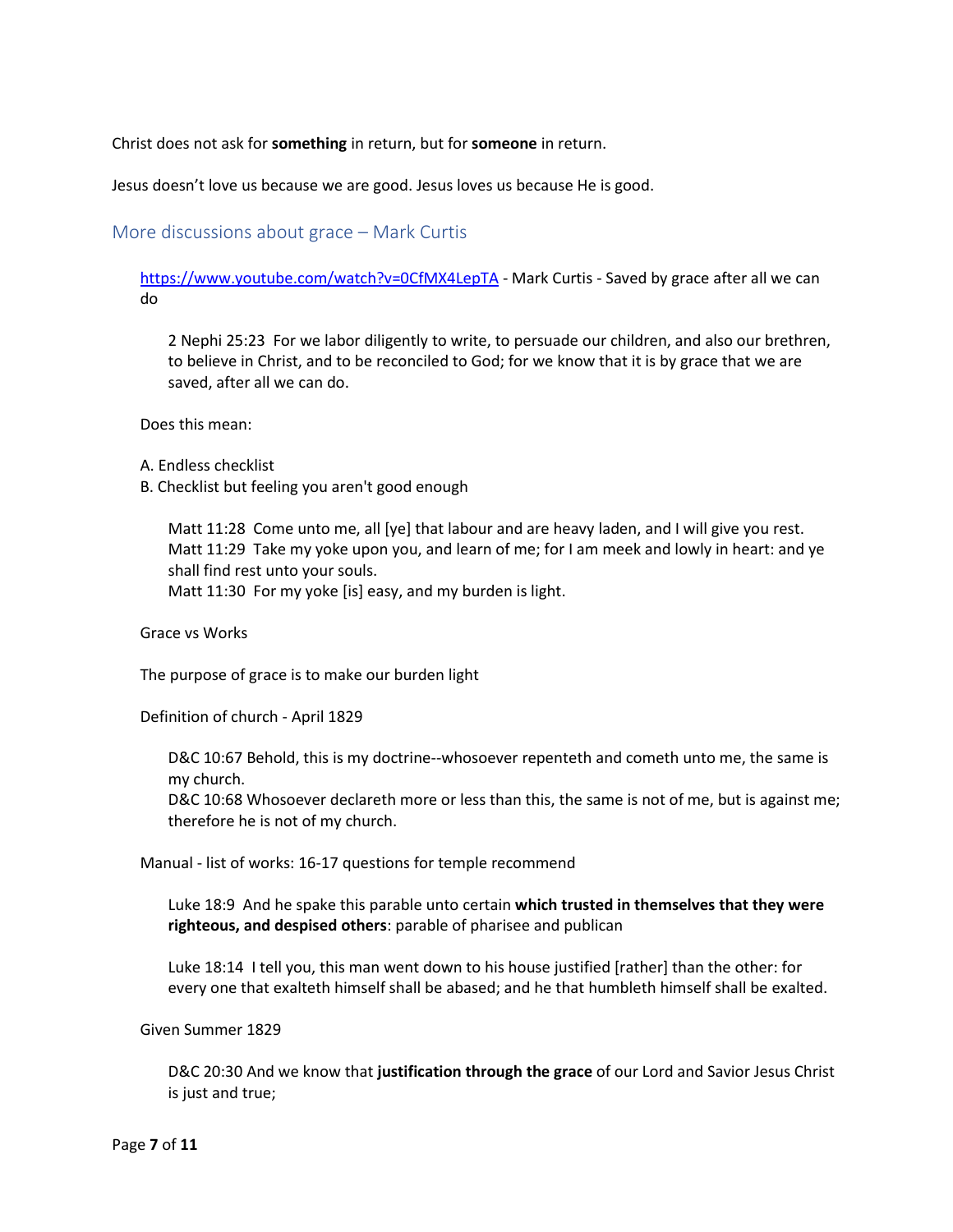D&C 20:31 And we know also, that **sanctification through the grace** of our Lord and Savior Jesus Christ is just and true, **to all those who love and serve God with all their might, minds, and strength**.

Luke 17:9 Doth he thank that servant **because he did the things that were commanded him?** I trow not.

Luke 17:10 **So likewise ye, when ye shall have done all those things which are commanded you, say, We are unprofitable servants: we have done that which was our duty to do.**

Mosiah 2:21 I say unto you that if ye should serve him who has created you from the beginning, and is preserving you from day to day, by lending you breath, that ye may live and move and do according to your own will, and even supporting you from one moment to another--I say, **if ye should serve him with all your whole souls yet ye would be unprofitable servants.**

**Your works alone could never save you.** No way.

Mosiah 3:12 ... **For salvation cometh to none such except it be through repentance and faith on the Lord Jesus Christ**.

Mosiah 2:25 **And now I ask, can ye say aught of yourselves? I answer you, Nay.** Ye cannot say that ye are even as much as the dust of the earth; yet ye were created of the dust of the earth; but behold, it belongeth to him who created you.

Jacob 4:7 **Nevertheless, the Lord God showeth us our weakness that we may know that it is by his grace, and his great condescensions unto the children of men, that we have power to do these things**.

Ether 12:26 And when I had said this, the Lord spake unto me, saying: Fools mock, but they shall mourn; and **my grace is sufficient for the meek**, that they shall take no advantage of your weakness;

Ether 12:27 And if men come unto me I will show unto them their weakness. I give unto men weakness that they may be humble; and **my grace is sufficient for all men that humble themselves before me; for if they humble themselves before me, and have faith in me, then will I make weak things become strong unto them**.

Ether 12:28 Behold, I will show unto the Gentiles their weakness and I will show unto them that **faith, hope and charity bringeth unto me**--the fountain of all righteousness.

You can't skip humility and meekness, the only thing you can do is humility and meekness. Only then can you receive grace. Becoming, not doing.

2 Nephi 25:23 For we **labor diligently to write, to persuade our children**, and also our brethren, to **believe in Christ, and to be reconciled to God**; for we know that it is by grace that we are saved, after all we can do.

Two things: Believe in Christ, be reconciled to God. This scripture says the same thing.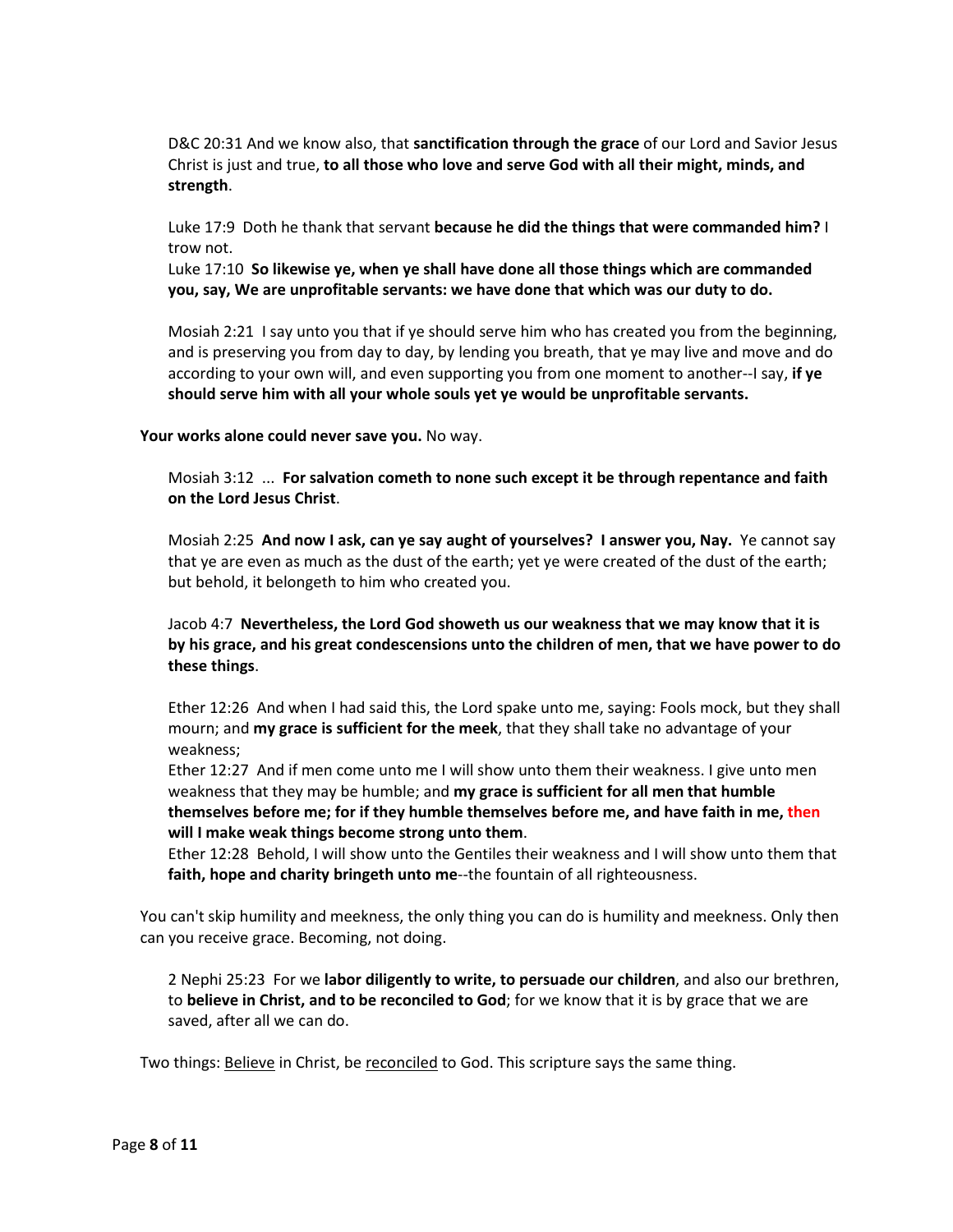Mosiah 3:12 ... **For salvation cometh to none such except it be through repentance and faith on the Lord Jesus Christ**.

Meaning of "**reconcile**". Call back into union. (Literal Greek meaning.) "atonement"

2 Nephi 10:24 Wherefore, my beloved brethren, **reconcile** yourselves to the will of God, and not to the will of the devil and the flesh; and remember, **after ye are reconciled unto God, that it is only in and through the grace of God that ye are saved**.

2 Nephi 31:19 And now, my beloved brethren, after ye have gotten into this strait and narrow path, I would ask if all is done? Behold, I say unto you, Nay; **for ye have not come thus far save it were by the word of Christ with unshaken faith in him, relying wholly upon the merits of him who is mighty to save**.

Jacob 4:11 Wherefore, beloved brethren, be **reconciled** unto him through the **atonement** of Christ, his Only Begotten Son, and ye may obtain a resurrection, according to the power of the resurrection which is in Christ, and **be presented as the first-fruits of Christ unto God**, having faith, and obtained a good hope of glory in him before he manifesteth himself in the flesh.

3 Nephi 12:23 Therefore, if ye shall come unto me, or shall desire to come unto me, and rememberest that thy brother hast aught against thee--

3 Nephi 12:24 Go thy way unto thy brother, and **first be reconciled to thy brother, and then come unto me with full purpose of heart, and I will receive you**.

Reconciled with brother: forgive and have mercy

II Cor 5:17 Therefore if any man [be] in Christ, [he is] a new creature: old things are passed away; behold, all things are become new.

II Cor 5:18 And all things [are] of God, who **hath reconciled us to himself** by Jesus Christ, and **hath given to us the ministry of reconciliation**;

II Cor 5:19 To wit, that God was in Christ, reconciling the world unto himself, not imputing their trespasses unto them; and **hath committed unto us the word of reconciliation**.

II Cor 5:20 Now then **we are ambassadors for Christ**, as though God did beseech [you] by us: we pray [you] in Christ's stead, **be ye reconciled to God**.

II Cor 5:21 For he hath made him [to be] sin for us, who knew no sin; that we might be made the righteousness of God in him.

This is what you have to do to be saved by grace.

Jacob 1:19 And we did magnify our office unto the Lord, taking upon us the responsibility, answering the sins of the people upon our own heads if we did not teach them the word of God with all diligence; **wherefore, by laboring with our might their blood might not come upon our garments**; otherwise their blood would come upon our garments, and we would not be found spotless at the last day.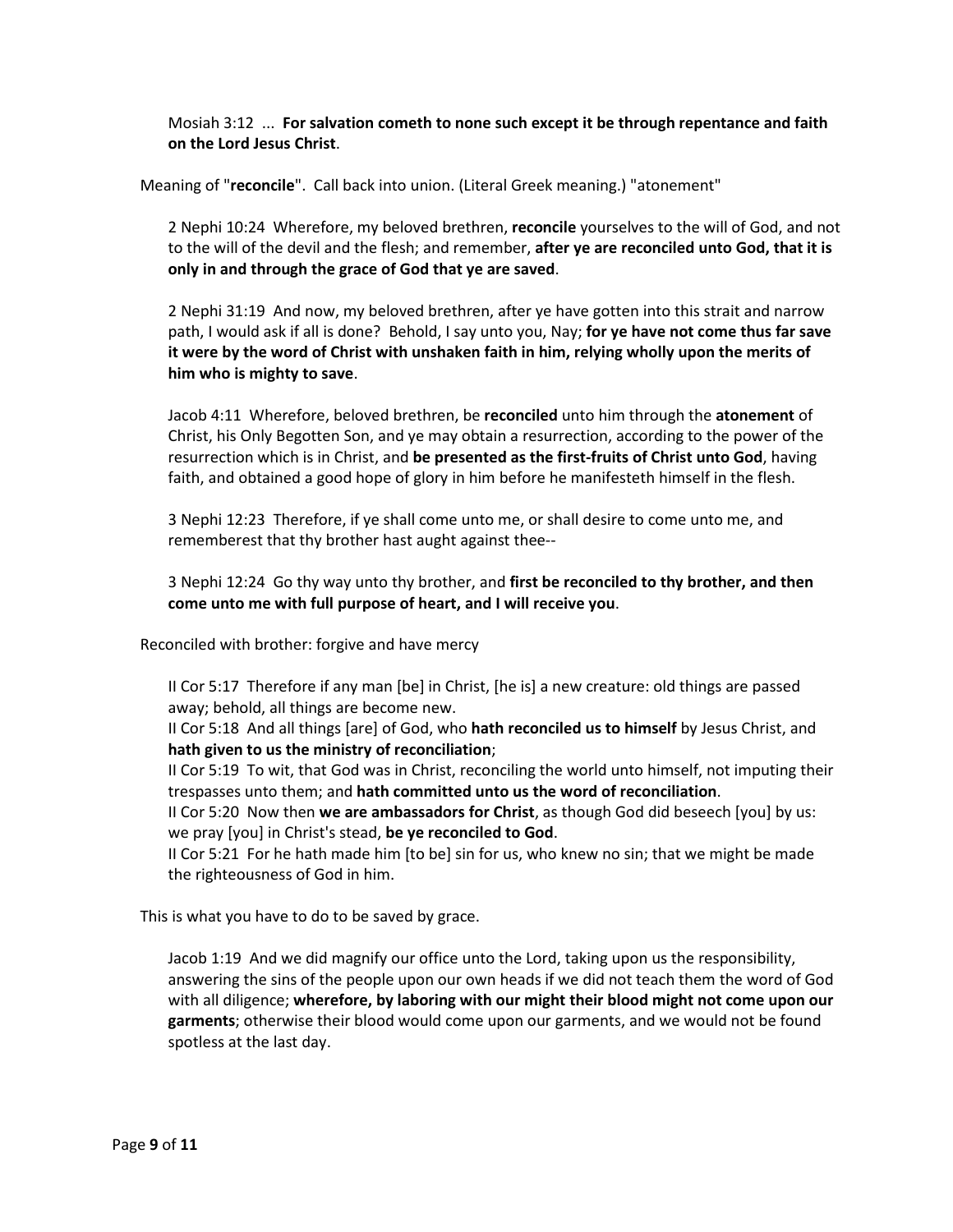Jacob isn't using teaching as a way to earn our way into heaven, but sharing because we love the love of Christ. Same as 2 Nephi 25:23 Just like Paul worked his tail off, not to obtain grace, but to glorify God. You don't go back to that checklist. Start teaching other people the Doctrine of Christ.

"My yoke is easy and my burden is light." Matt. 11:30

G2218: **ζυγός zygós,** dzoo-gos'; from the root of ζεύγνυμι zeúgnymi (to join, especially by a "yoke"); a coupling, i.e. (figuratively) servitude (a law or obligation); also (literally) the beam of the balance (as connecting the scales):—pair of balances, yoke.

Mary and Martha (Luke 10:38-42)

Can fall for grace. Constantly reconcile oneself to Christ.

D&C 20:32 But there is a possibility that man may fall from grace and depart from the living God;

D&C 20:33 Therefore let the church take heed and pray always, lest they fall into temptation;

2 Nephi 33:9 I also have charity for the Gentiles. **But behold, for none of these can I hope except they shall be reconciled unto Christ**, and enter into the narrow gate, and walk in the strait path which leads to life, and **continue in the path** until the end of the day of probation.

2 Nephi 33:10 And now, my beloved brethren, and also Jew, and all ye ends of the earth, hearken unto these words and believe in Christ; and if ye believe not in these words believe in Christ. And if ye shall believe in Christ ye will believe in these words, **for they are the words of Christ, and he hath given them unto me**; and they teach all men that they should do good.

Mark: "Share a yoke with him."

## Grace

What do you think Moroni meant when he said "lay hold upon every good gift, and touch not the evil gift, nor the unclean thing."? How is it that by grace we are saved by just coming unto Christ and doing His will? I have learned through study and experience that a man could do all the good deeds in the world and still be an unprofitable servant. Why? Because they give offerings to the Lord of everything except that which He wants. And that offering which He wants is a broken heart and a contrite spirit. Which is why I believe this previously mentioned offering of a broken heart and contrite spirit to be the new and everlasting covenant. Because it is the only offering that he truly asks of us to become holy. And that is what He wants of us. "Come unto Christ and lay hold upon every good gift, and touch not the evil gift, nor the unclean thing." Just wanted to share this with you.

What do you think Moroni meant when he said "lay hold upon every good gift, and touch not the evil gift, nor the unclean thing."?